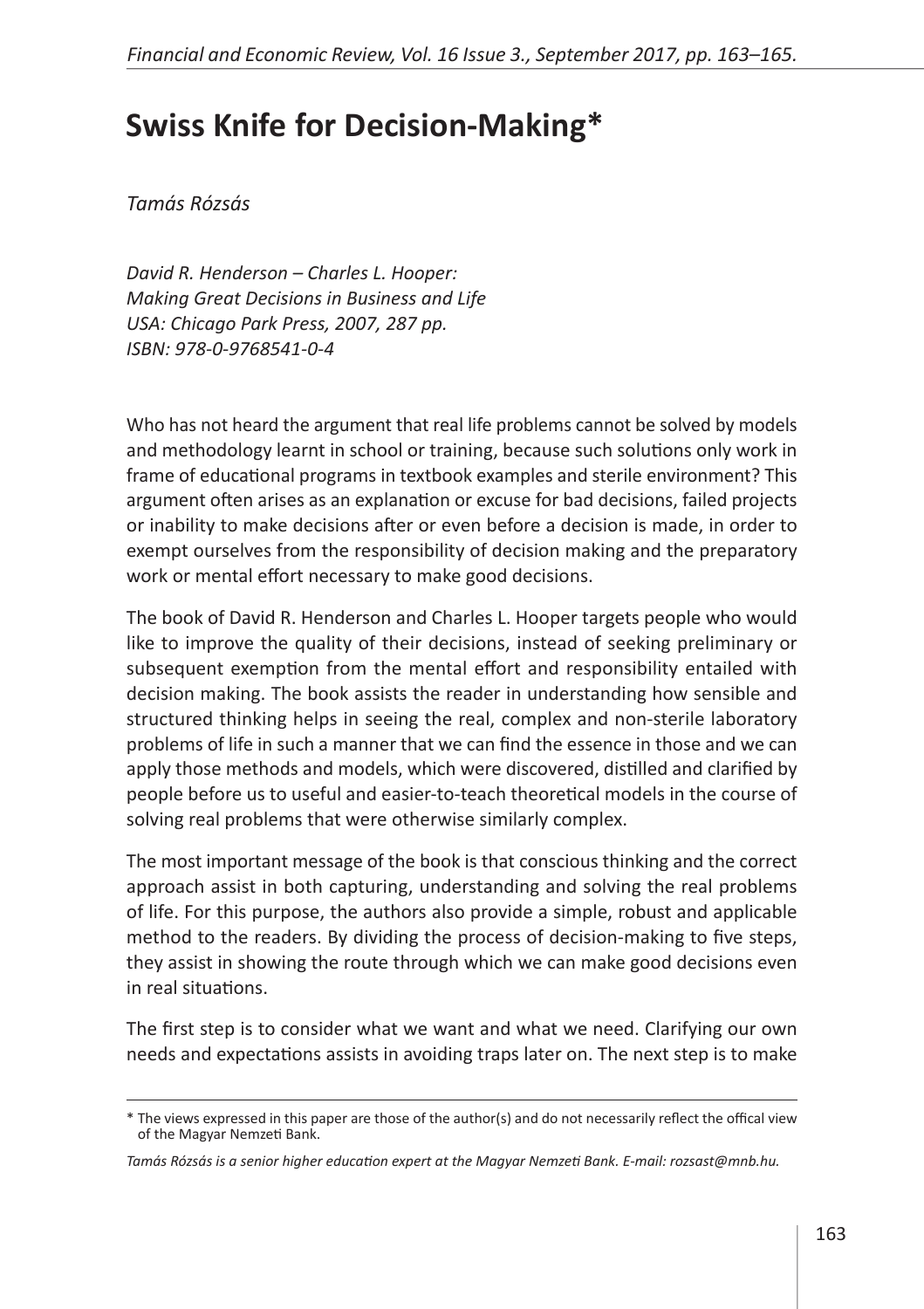us aware of the typical traps, biases and distortions of human thinking, also in order to be able to avoid these. After this, we have to consider what the really important factors are in connection with the given decision-making situation. For example, where are the bottlenecks in a production or sales process? Taking these steps reveals what exactly we have to make the decision about and what values guide our decision-making; moreover, what are those factors that implicitly influence it and those factors the effect of which would be practical to eliminate. This is followed by the generation of alternative solutions and rethinking and considering the possible solutions. Only after these steps can we proceed to the comparison and evaluation of the individual alternatives and the selection of the best alternative.

Growth and development entail risks; thus, making good decisions involves the consideration of risks and conscious and prudent risk-taking as well. Risk means that things can turn out unfavourably for us despite our best efforts. Prudent risktaking means that we examine in connection with the alternatives the extent of chance of unfavourable outcome and the extent of loss that we have to suffer if the unfavourable scenario occurs. It is also important in connection with the extent of the loss that the same extent of loss may mean something different in terms of its tolerability and subjective effect, which we have to take into account in relation to the decisions we make and the risk assessment. It is exactly in connection with risks that the book mentions whether the value of human life is indeed infinite? Our own decisions show that we do not consider as infinite even the value of our own life; thus, we usually make better decisions than otherwise. It is an interesting lesson that we can save or spare more lives with our decisions exactly by not considering the value of life as infinite.

Finally, it is an important message of the book that ethical behaviour is worth it, i.e. it is practical to strive for honesty and integrity in every case in our decisions, instead of cheating. Moreover, it is not only that it is more pleasant to live in a world where everyone is honest. Furthermore, it is not only that honest behaviour will have an effect on our environment as well and it will promote the improvement and development of the current standards of behaviour. Honest behaviour, simply, is worth the decision maker because this is the easiest way to earn money in the long term. Although in individual cases cheating might be worth it, but it has its price. The extent to which we will lose our subsequent potential business clients or partners is at least as significant as the temporary advantage we gain by cheating to their detriment. Thus, with unethical behaviour, whereas our short-term gain increases, our subsequent opportunities decrease.

Who do we recommend the book of David R. Henderson and Charles L. Hooper to? Briefly: to everyone. The authors make the process of decision-making and the description of the methods and logic applicable for the individual steps understandable with various different examples from both business life and our